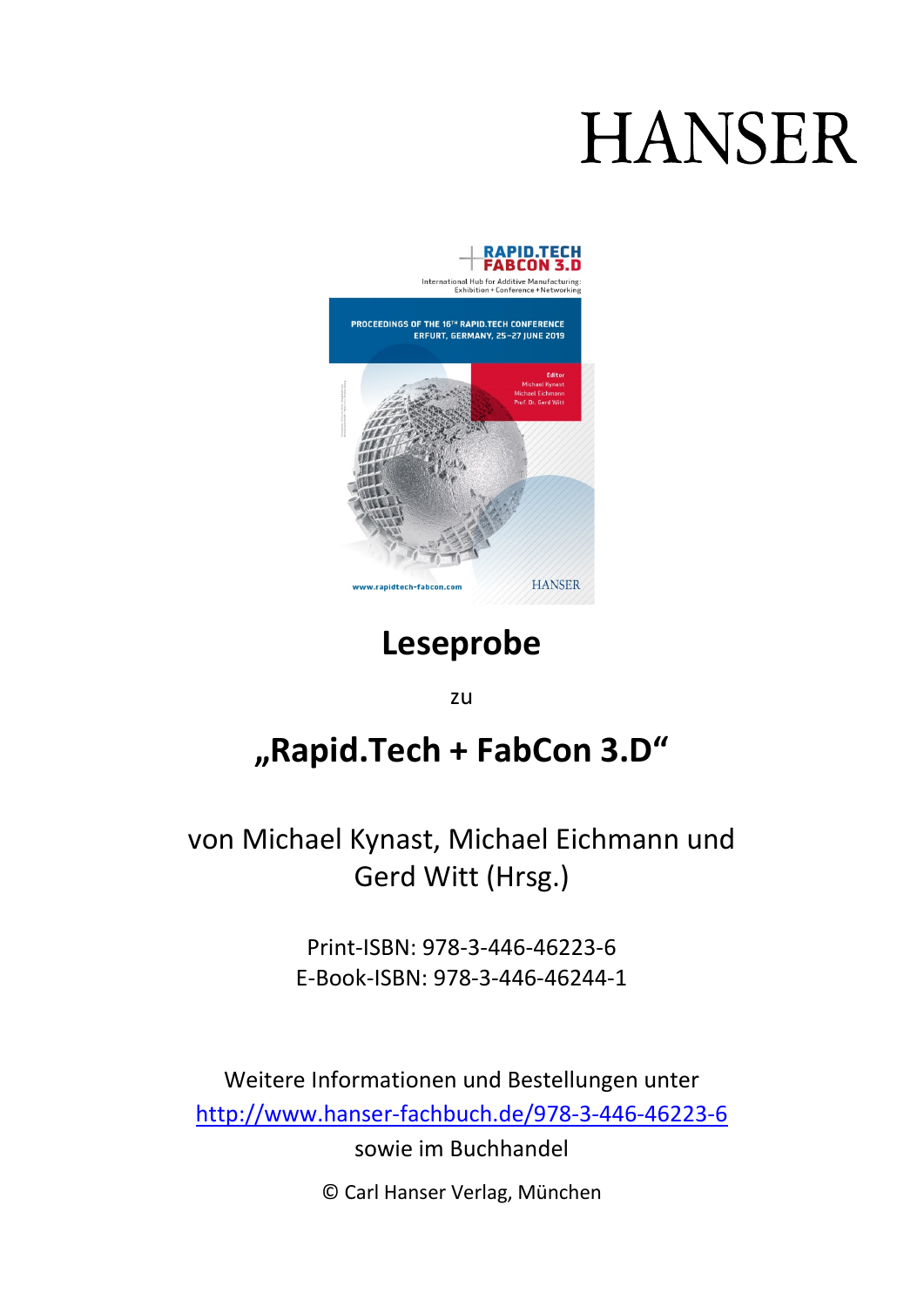Proceedings of the 16th Rapid.Tech Conference / Erfurt, Germany, 25 – 27 June 2019

# **Table of Contents**

The proceedings contain **scientific articles (S)** and **user reports (U).** Scientific articles had to pass a scientific quality assurance (double-blind review of abstract and paper) by the review committee.

#### **Part 1: Forum Medical, Dental & Orthopaedic Technology**

| Direkter Aligner für Kieferorthopädie, der eine hohe Zähigkeit    | U. |
|-------------------------------------------------------------------|----|
| aufweist und nicht gelb wird                                      |    |
| High toughness and yellowing-free Direct Aligner for Orthodontics |    |
| Hiroaki Okamoto                                                   |    |

# **Part 2: Forum Automotive Industry**

| Additive Fertigung bei TMG - vom Windkanalmodell in den<br>Motorsport zur Kleinserie<br>Additive manufacturing at TMG – from wind tunnel models to<br>motorsports to small scale production | u  |
|---------------------------------------------------------------------------------------------------------------------------------------------------------------------------------------------|----|
|                                                                                                                                                                                             | 23 |
| Additiv-Guss ein neuartiger Hybridansatz für automobile<br>Anwendungen                                                                                                                      | u  |
| Additive-Casting a novel hybrid approach for automotive application<br>Markus Oettel, Sebastian Flügel, Stefan Polenz, Andreas Kleine,                                                      |    |
|                                                                                                                                                                                             | 34 |
| Additive Fertigung sicherheitsrelevanter Bauteile in der<br>Automobil-industrie – wie stabil ist die Prozesskette?                                                                          | U  |
| Additive Manufacturing of safety-relevant Components in the<br>Automotive Industry - how stable is the process chain?                                                                       |    |
|                                                                                                                                                                                             | 49 |
|                                                                                                                                                                                             |    |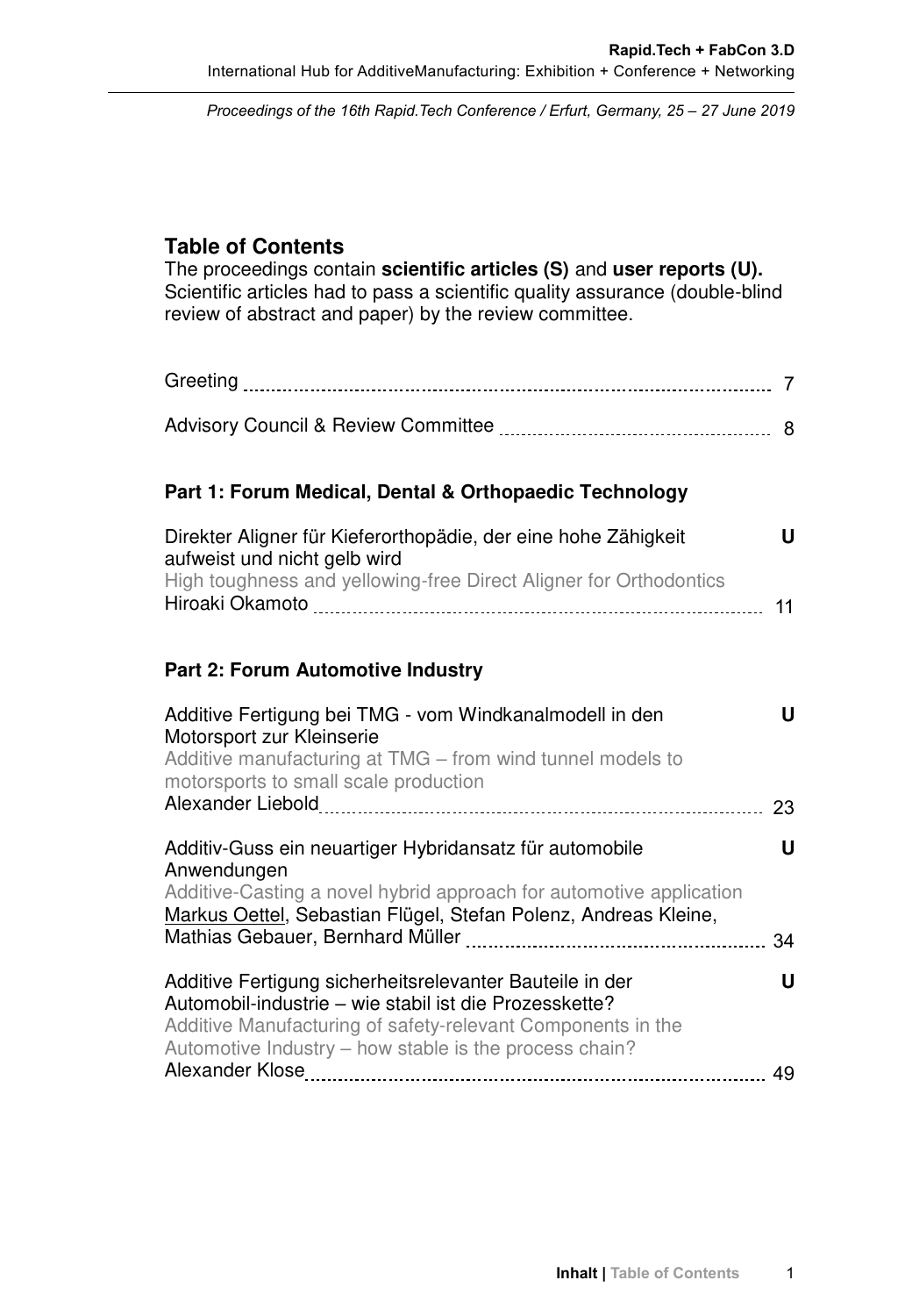Proceedings of the 16th Rapid.Tech Conference / Erfurt, Germany, 25 – 27 June 2019

### **Part 3: Forum Design**

| Potenzial- und Kostenabschätzung für die pulverbettbasierte<br>additive Fertigung auf Basis von Entwurfsvariablen<br>Appraisal of potential and cost for powder-bed additive manufacturing<br>based on design draft variables<br>Michael Süß, Bernhard Richter, Christine Schöne, Ralph Stelzer                                                        | S<br>61 |
|--------------------------------------------------------------------------------------------------------------------------------------------------------------------------------------------------------------------------------------------------------------------------------------------------------------------------------------------------------|---------|
| Bereitstellung von Lösungsprinzipien für die additive Fertigung<br>zur Unterstützung der Bauteilkonzeption in der industriellen Praxis<br>Provision of design principles for additive manufacturing to support<br>conceptual design in industrial practice                                                                                             | S       |
| Rahmen und Strategien für den Leichtbau von additiv<br>gefertigten Zahnrädern für die Automobilindustrie<br>Framework and strategies for the lightweight construction of<br>AM gears for the automotive industry<br>Matthias Schmitt, Deniz Jansen, Andreas Bihlmeir, Jakob Winkler,<br>Christine Anstätt, Georg Schlick, Thomas Tobie, Karsten Stahl, | S       |
|                                                                                                                                                                                                                                                                                                                                                        | 89      |
| Möglichkeiten der Topologieoptimierung für additiv gefertigte<br>Raumfahrtbauteile<br>Potential of topology optimization for additive manufactured<br>spacecraft structures<br>Robin Willner, Stefan Lender, Andreas Ihl, Christoph Wilsnack,<br>Samira Gruber, Ana Brandão, Laurent Pambaguian, Mirko Riede,                                          | S       |
| Elena López, Frank Brueckner, Christoph Leyens  103                                                                                                                                                                                                                                                                                                    |         |
| Der Einsatz von Oberflächen im Kontext des LBM<br>The use of surfaces in the context of LBM                                                                                                                                                                                                                                                            | S       |
|                                                                                                                                                                                                                                                                                                                                                        |         |
| Verbindungsmöglichkeiten additiv aufgetragener Geometrien<br>auf Spritzgusselemente im FLM-Verfahren<br>Joining possibilities of additive applied geometries on injection<br>molded parts using the FLM process<br>David Kessing, Manuel Löwer, Alina Richter, Fabian Fischer,                                                                         | S       |
|                                                                                                                                                                                                                                                                                                                                                        |         |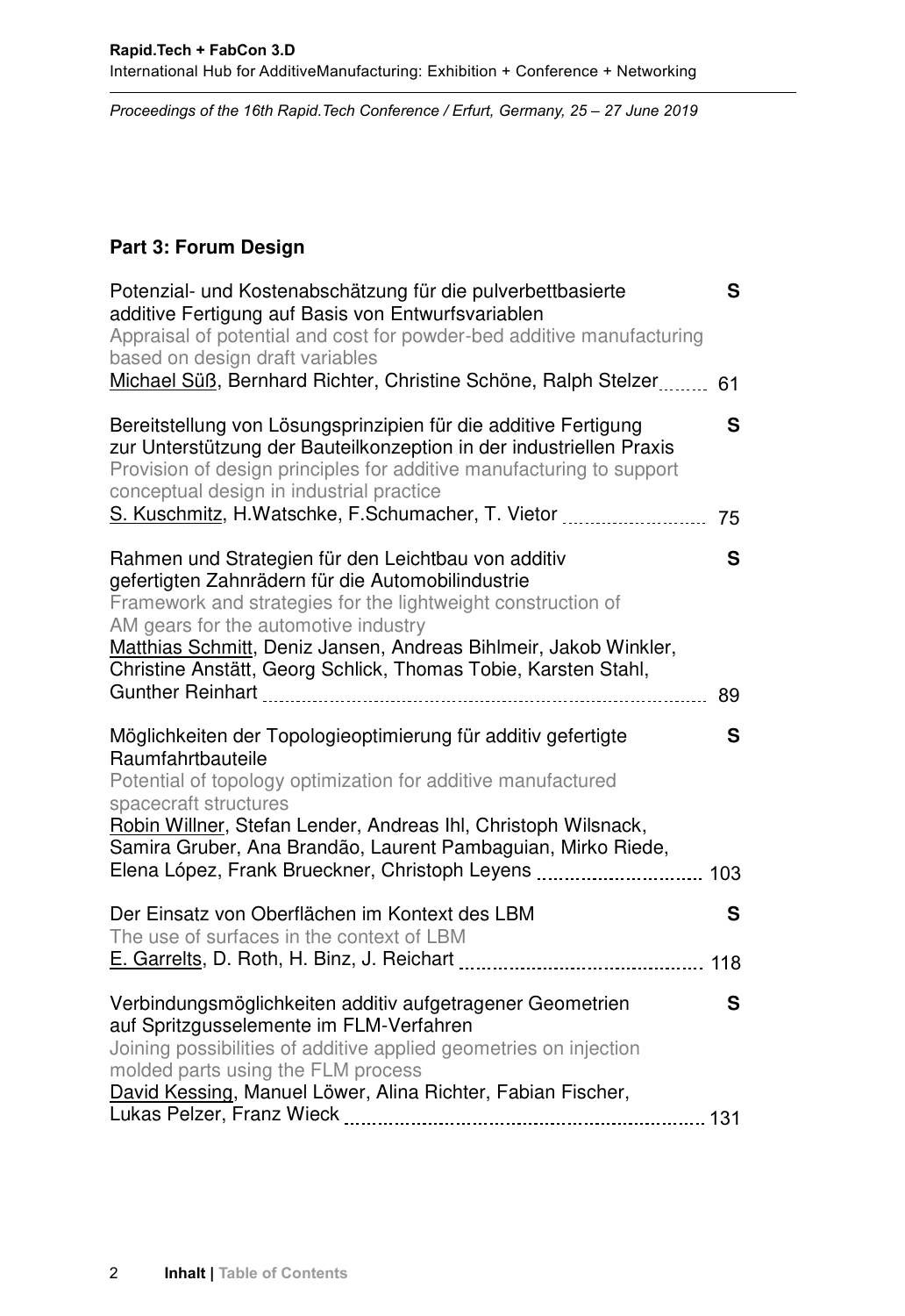Proceedings of the 16th Rapid.Tech Conference *Proceedings of the 16th Rapid.Tech Conference / Erfurt, Germany, 25 – 27 June 2019*

| Prozessentwicklung zur Herstellung feiner Gitterstrukturen                 |  |
|----------------------------------------------------------------------------|--|
| per Schmelzschichtung                                                      |  |
| Development of a Process for the Production of fine Grid Structures by the |  |
| use of Fused Filament Fabrication                                          |  |
| Hanna Siebert, Dieter Spiehl, Vinzenz Nienhaus, Marcel Krauße,             |  |
|                                                                            |  |

# **Part 4: Forum Software & Processes**

| Verbesserung der digitalen Prozesskette in der Additiven            | '' |
|---------------------------------------------------------------------|----|
| Fertigung: Softwareunterstützte Bauteilidentifikation als           |    |
| wichtiges Element einer AM Strategie                                |    |
| Improvement of the digital process chain in additive manufacturing: |    |
| Software-supported component identification as an important element |    |
| of an AM strategy                                                   |    |
|                                                                     |    |

# **Part 5: Forum AM Science**

| Mechanisches Verhalten lasergesinterter PA12 Bauteile bei<br>variierenden statischen Belastungsgeschwindigkeiten und -dauern<br>Mechanical properties of lasersintered PA12 parts at varying static load<br>speeds and durations                              |  |
|---------------------------------------------------------------------------------------------------------------------------------------------------------------------------------------------------------------------------------------------------------------|--|
| Einfluss von Belichtungsparametern und -strategien auf die<br>S<br>Bruchdehnung während des pulverbettbasierten Schmelzens von Metallen<br>Influence of exposure parameters and strategies on elongation at break<br>during laser powder bed fusion of metals |  |
| Schlieren- und Schattengrafie zur Visualisierung der<br>S<br>Schutzgasdynamik im Laser Powder Bed Fusion (L-PBF)<br>Schlieren- and Shadowgraphy for Visualization of the Shielding Gas<br>Dynamics in Laser Powder Bed Fusion (L-PBF)<br>197                  |  |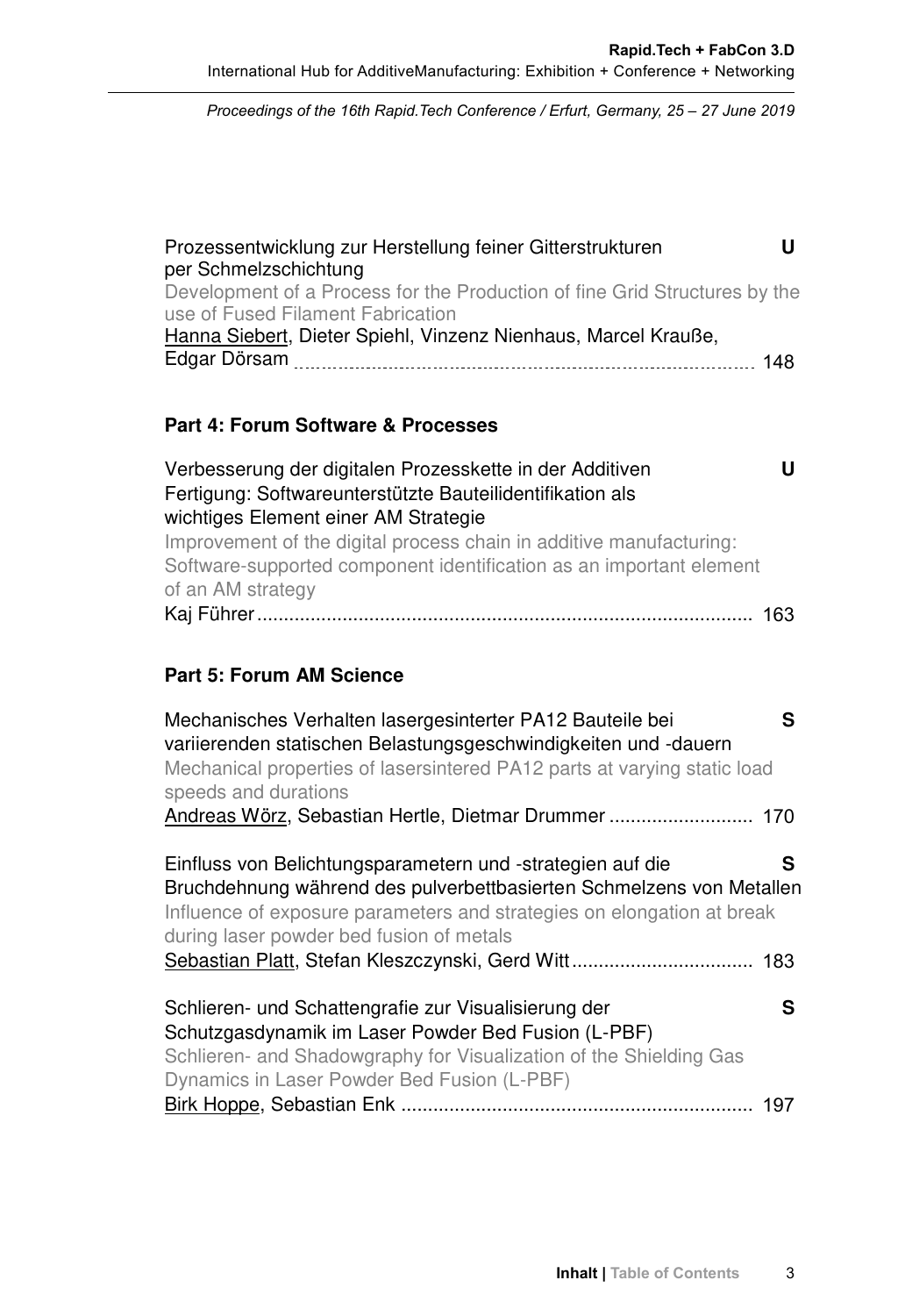Proceedings of the 16th Rapid.Tech Conference *Proceedings of the 16th Rapid.Tech Conference / Erfurt, Germany, 25 – 27 June 2019*

| Charakterisierung lasergesinterter Bauteile aus aluminium-<br>S<br>verstärktem Polyamid 12 am Beispiel von Schiffsmodellpropellern<br>Characterisation of Laser Sintered Parts made of Aluminium-Reinforced<br>Polyamide 12 for Usage in a Model Testing of Marine Screw Propellers<br>Anna Tarasova, Andreas Wegner, Livia C. Wiedau, Gerrit Aßbrock,                  |
|-------------------------------------------------------------------------------------------------------------------------------------------------------------------------------------------------------------------------------------------------------------------------------------------------------------------------------------------------------------------------|
| Einflussuntersuchung von verschiedenen Nachbehandlungs-<br>S<br>methoden auf die Oberflächentopologie von laser-gesinterten<br>Polyamid 12 Proben<br>Examination of the influence of various post-treatment methods on the<br>surface topology of laser sintered polyamide 12 samples<br>Livia C. Wiedau, Lars Meyer, Andreas Wegner, Gerd Witt  228                    |
| Analyse der Temperaturführung in der roboterbasierten<br>S<br>Materialextrusion mit Polypropylen<br>Analysis of the temperature control in extrusion-based additive<br>manufacturing of polypropylene<br>Sebastian Hertle, Andreas Wörz, Dietmar Drummer  244                                                                                                           |
| Verbesserung der mechanischen Eigenschaften im FLM-<br>S<br>Verfahren durch lokale Laservorerwärmung und Endlosfaser-<br>verstärkung<br>Improving the mechanical properties in FLM-processing by locally<br>laser-preheating and continuous fiber reinforcement                                                                                                         |
| S<br>Interaktion der Ausgangspulverkennwerte und der<br>Belichtungsparameter im selektiven Laserstrahlschmelzen von Kunst-<br>stoffen auf resultierende Bauteileigenschaften<br>The interdependency of powder properties and exposure parameters in<br>selective laser beam melting of polymers on part properties<br>Andreas Jaksch, Katrin Wudy, Dietmar Drummer  274 |
| Pulverpartikel-Design im Laser-Sintern: Materialoptimierung von<br>S<br>technischem Kunststoffpulver<br>Powder particles design in laser sintering: Material optimization of<br>technical plastic powder<br>Markus Piechotta, Andreas Wegner, Timur Ünlü, Gerd Witt  287                                                                                                |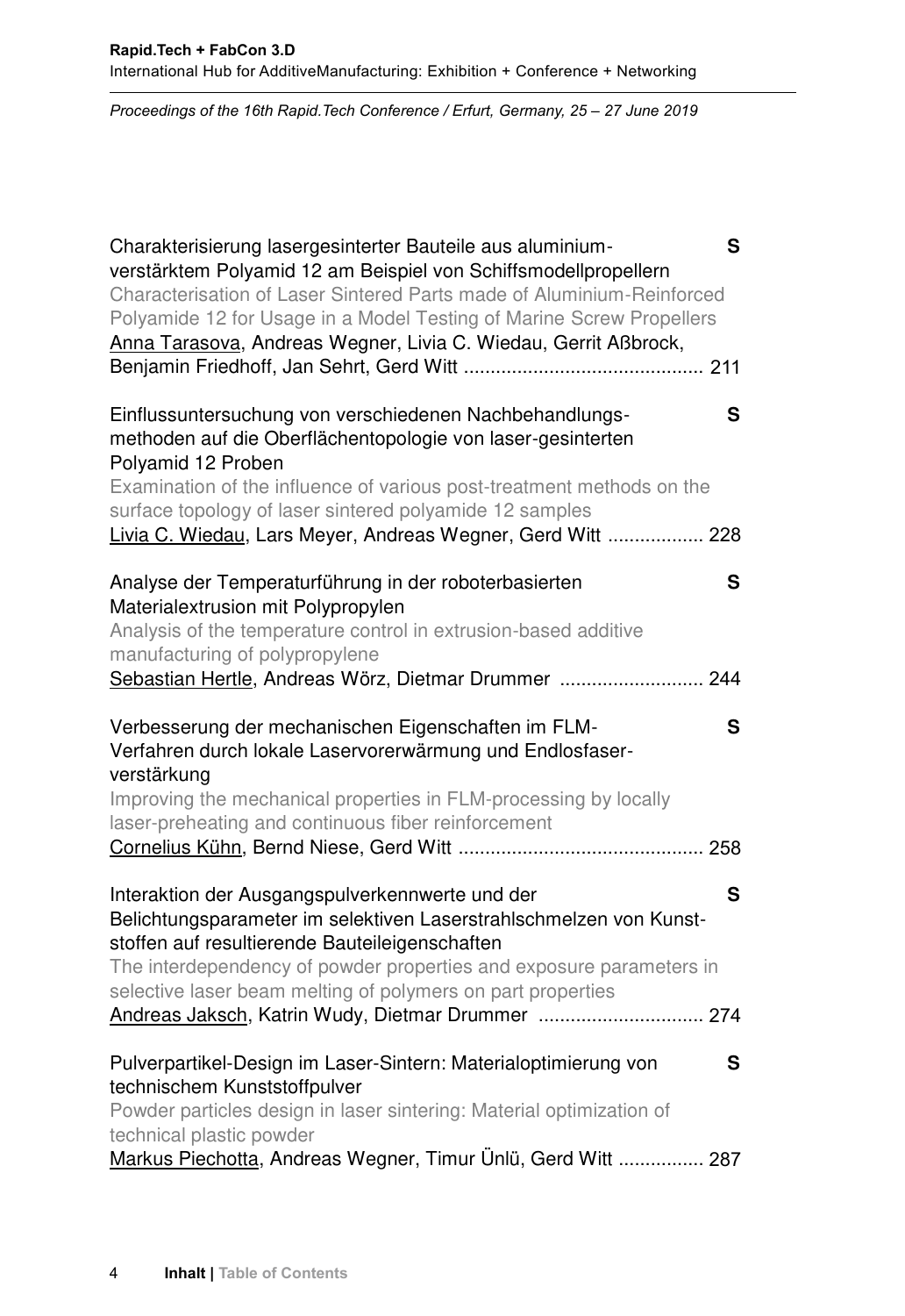Proceedings of the 16th Rapid.Tech Conference *Proceedings of the 16th Rapid.Tech Conference / Erfurt, Germany, 25 – 27 June 2019*

| Geometriespezifische Prozessführung zur Steigerung der<br>Effizienz beim Laser Powder Bed Fusion (LPBF)<br>Geometry-specific process control to increase the efficiency of Laser<br>Powder Bed Fusion (LPBF)<br>Tobias Pichler, Johannes Henrich Schleifenbaum  303                          | S |
|----------------------------------------------------------------------------------------------------------------------------------------------------------------------------------------------------------------------------------------------------------------------------------------------|---|
| Mikroskopisches Stützendesign für die nass-chemische<br>Nachbearbeitung von LPBF-gefertigten Bauteilen aus AlSi10Mg<br>Microscopic support design for the wet-chemical post processing of<br>LPBF manufactured parts made of AlSi10Mg<br>Tobias Schmithüsen, Johannes Henrich Schleifenbaum, | S |
| Part 6: Forum Tool, Mould & Jig Construction                                                                                                                                                                                                                                                 |   |
| Additive Fertigung von verschleißbeständigen Werkstoffen<br>Additive Manufacturing of wear-resistant materials<br>M. Jurisch, P. Kluge, J. Boes, B. Klöden, T. Weißgärber,<br><b>Part 7: Forum Plastics</b>                                                                                  | U |
| Methodik zur Qualifizierung des Lasersinter Prozesses für                                                                                                                                                                                                                                    | U |
| die Serienfertigung<br>Methodology for Qualification of Laser Sintering Serial Production                                                                                                                                                                                                    |   |
| <b>Part 8: Forum Metal</b>                                                                                                                                                                                                                                                                   |   |
| Komplette Produktionslinie zur Herstellung metallischer und<br>Multimaterial - Bauteile<br>Complete production line for metallic and multimaterial components                                                                                                                                | U |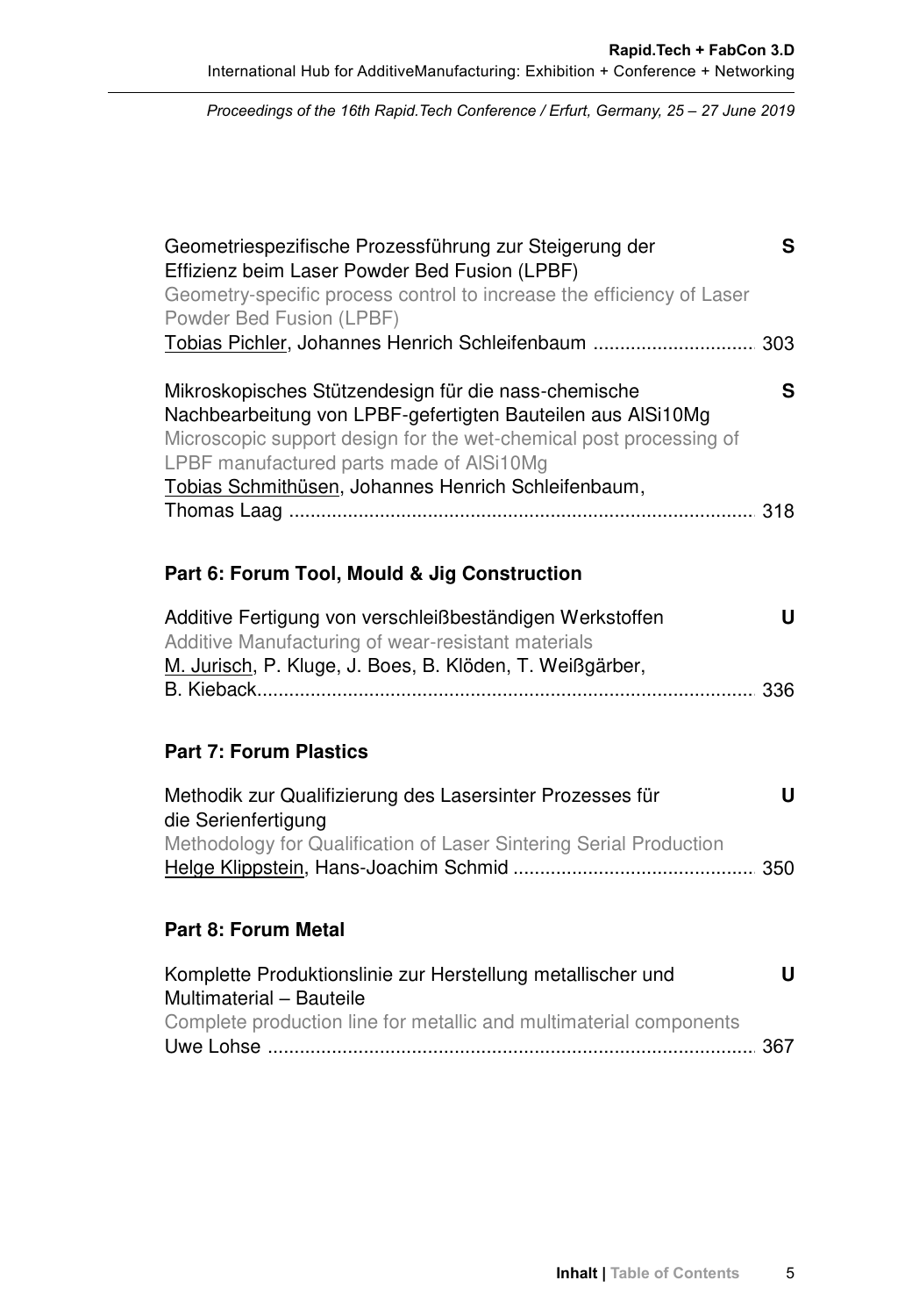Proceedings of the 16th Rapid.Tech Conference / Erfurt, Germany, 25 – 27 June 2019

| U<br>Mechanisches Verhalten L-PBF-gefertigter Gitterstrukturen<br>Mechanical Properties of L-PBF-made Lattice Structures<br>Lena Farahbod-Sternahl, Yasin Ugur, Christian Läßig, Anna Schulze,<br>Tobias Thiede, Christoph Haberland, Sebastian Piegert, Martin Leary, |
|------------------------------------------------------------------------------------------------------------------------------------------------------------------------------------------------------------------------------------------------------------------------|
| <b>Part 9: Forum Aviation</b>                                                                                                                                                                                                                                          |
| Industrialisierung der Nachbearbeitung für Ti6Al4V<br>u<br>additive gefertigte Bauteile<br>Industrialization of post-processing for Ti6AI4V additive<br>manufacturing parts                                                                                            |
|                                                                                                                                                                                                                                                                        |
| U<br>Wellenlängenabhängige Herstellung keramischer Werkstoffe für<br>Luft- und Raumfahrtanwendungen mittels Lasertechnologie<br>Wavelength Dependent Laser Processing of Ceramic Materials for<br>Aerospace and Space Applications                                     |
| S. Polenz, W. Kunz, M. Rößler, E. López, F. Brückner, C. Leyens  418                                                                                                                                                                                                   |
| Part 10: Forum Standardisation & EHS                                                                                                                                                                                                                                   |
| U<br>Anwendersicherheit beim Laser-Strahlschmelzen von Metall-<br>pulvern im Rahmen der VDI-Richtlinie 3405                                                                                                                                                            |

User Safety of Laser Beam Melting of Metal Powder within VDI 3405 Christian Bay, Alexander Mahr .................................................................. X 431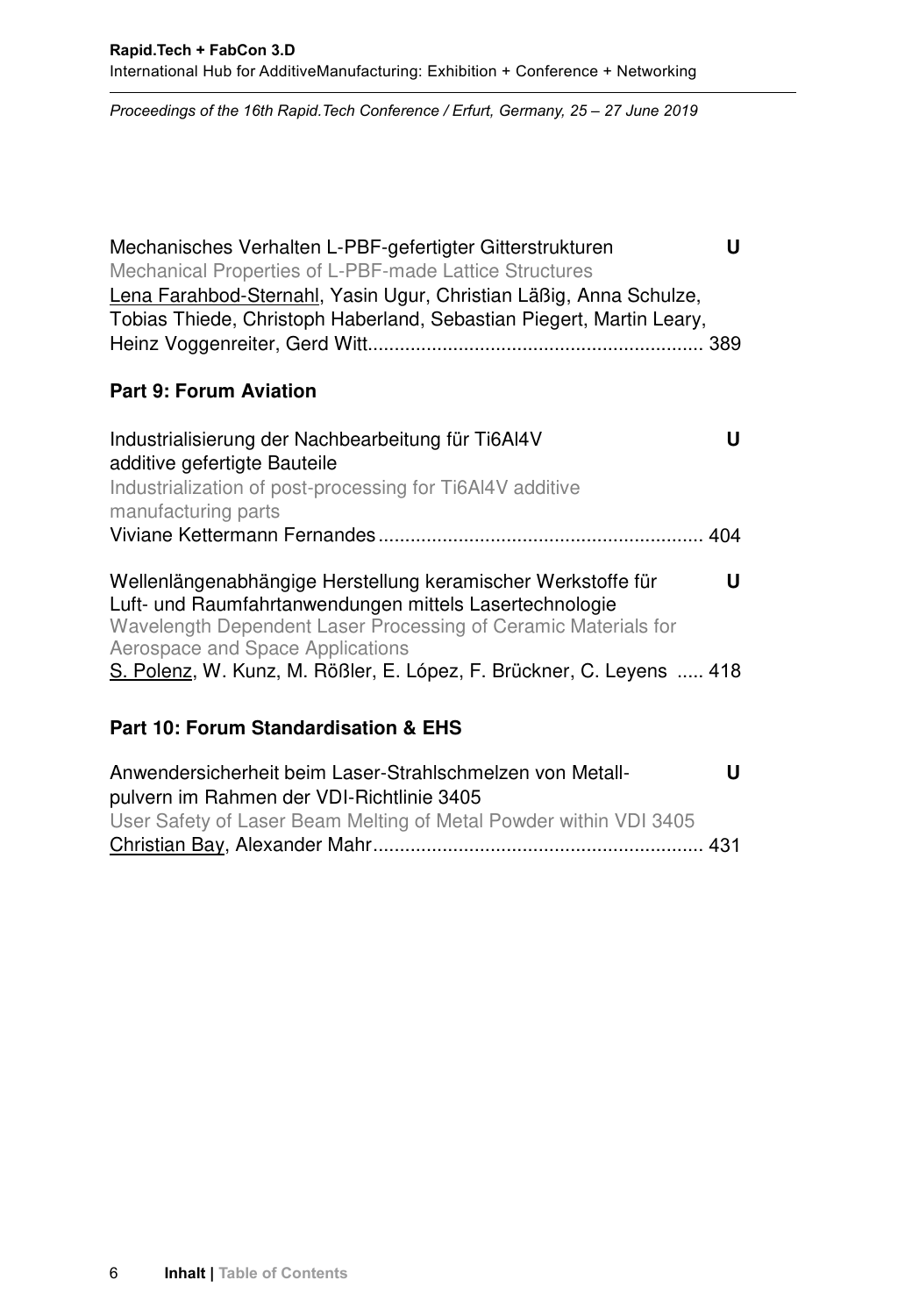# **Part 1:** Forum Medical, Dental & Orthopaedic Technology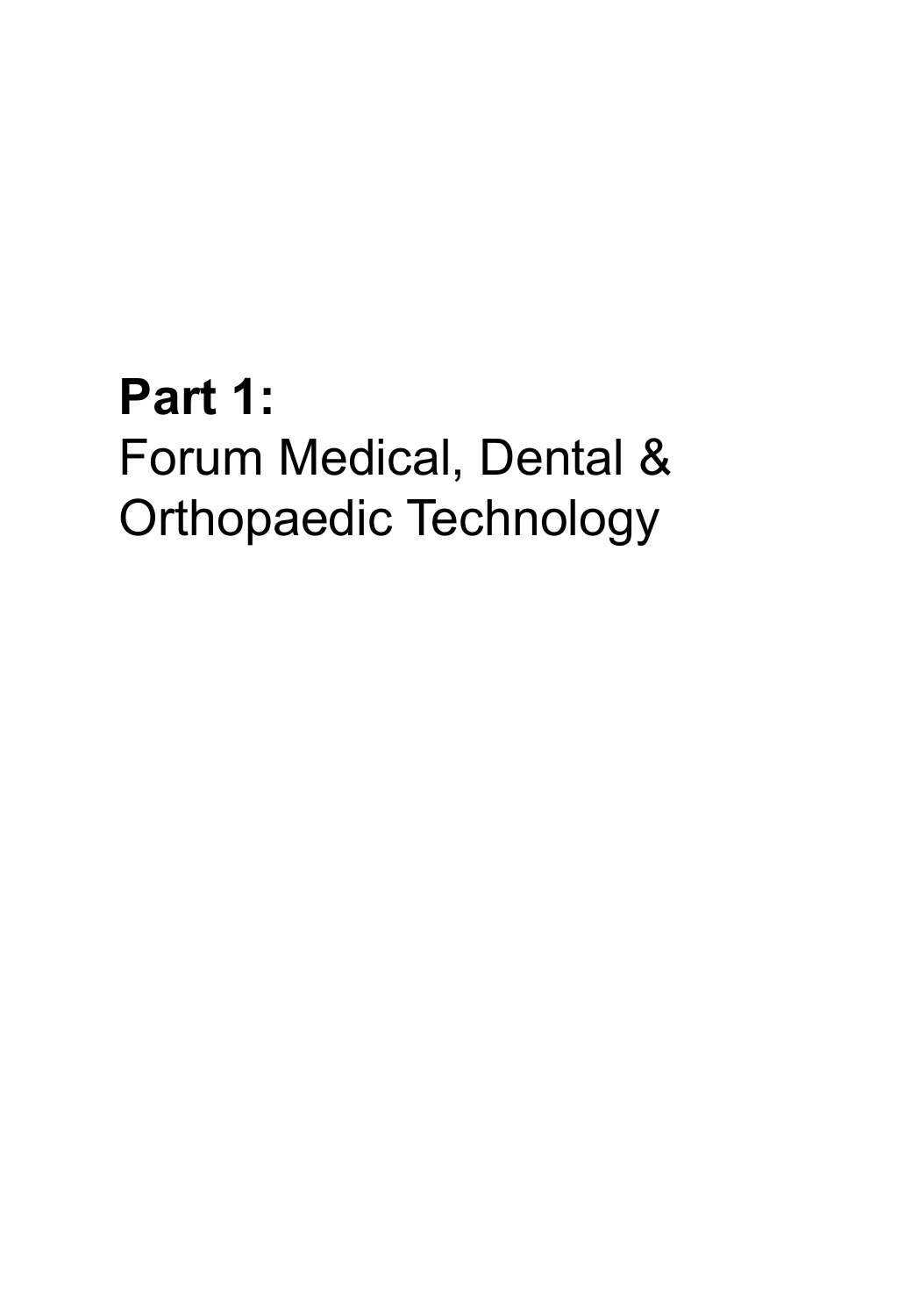# **Direkter Aligner für Kieferorthopädie, der eine hohe Zähigkeit aufweist und nicht gelb wird**

**High toughness and yellowing-free Direct Aligner for Orthodontics** 

Hiroaki Okamoto Okamoto Chemical Ind. Co. Ltd,

# **Kurzfassung**

Aligner for Orthodontics erstellt derzeit ein Gebissmodell mit einem 3D-Drucker und darauf befindlichen Thermoplasten, um einen Aligner zu erstellen. Um den Prozess zu rationalisieren, haben verschiedene Unternehmen lichthärtbare Harze für die direkte Herstellung (Direct Aligner) unter Verwendung von 3D-Druckern vorgeschlagen, aber es gibt immer noch nicht genügend befriedigende Elemente wie Zähigkeit und Farbe mit Biokompatibilität.

Photopolymer besteht aus Monomermaterialien und Initiatorsystem. Grundsätzlich verwenden wir kein Monomermaterial wie Bisphenol A, das lebende Organismen beim Design beeinflusst, aber nur sicheres Material wurde als photohärtbares Harz entwickelt. Dem neuen lichthärtbaren Harz gelang es, Zähigkeit zu verleihen, indem ein neues Urethanmonomer neu entworfen wurde und das neue Ausgangssystem gefunden wurde, das Licht absorbiert und die Reaktion initiiert. Eine starke Stabilität der Klarheit (Gelbfärbung) wird durch Überprüfung aller Monomere zur Anpassung der Verbindung zur Strukturierung der Struktur gegen Gelbfärbung und durch Einführung eines Antigelbungsinitiatorsystems erreicht. Es ist uns gelungen, die Gelbfärbung des Formkörpers extrem zu unterdrücken.

Es ist uns gelungen, ein Aushärtungsharz für den direkten Aligner zu schaffen, der sicher ist, eine hohe Zähigkeit und eine hohe Stabilität der Klarheit aufweist. Ich werde andere Eigenschaften dieses direkten Aligners beschreiben, indem ich den chemischen und physikalischen Gesichtspunkt verwende.

# **Short Abstract**

Aligner for Orthodontics currently produces a dentition model using a 3D printer and thermoplastics on it to create an aligner. In order to streamline the process, various companies have proposed light curable resins for directly manufacturing (direct aligner) using 3D printers, but there are not still enough satisfying items such as toughness and color with biocompatibility.

Photopolymer is composed of monomer materials and initiator system, we basically do not use monomer material such as bisphenol A which affects living organisms in designing, but only safe material was designed as a photocurable resin. The new light curable resin was succeeded in giving toughness by using newly designing a special urethane monomer and by finding the new starting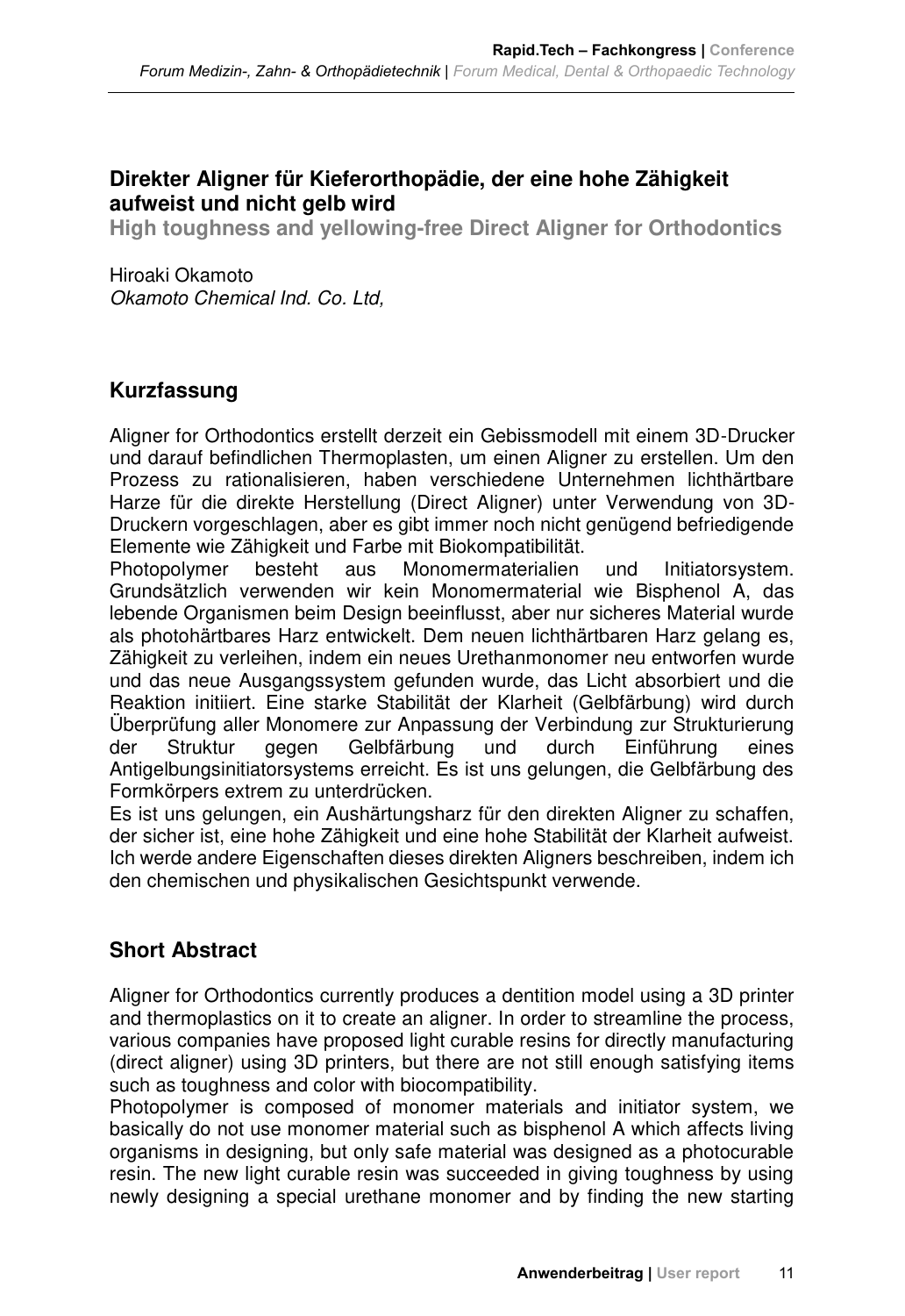**Rapid.Tech Fachkongress | Conference** 

system which absorbs light and initiates the reaction. Strong stability of clearness (anti-yellowing) is acquired by reviewing all the monomers for adapting antiyellow structure-taking compound, and by introducing anti-yellowing initiator system. We succeeded in extremely suppressing the yellowing of the shaped object.

We succeeded in creating curing resin for direct aligner which is having safe, having heavy toughness and strong stability of clearness. And I will describe other characteristics of this direct aligner by using chemical and physical view point.

# **1 Langfassung**

#### **A) Introduction**

#### History of 3D printers in general<sup>1)</sup>

Mr. Hideo Kodama of Nagoya City Industrial Research Institute in 1980 applied for a patent for a 3D printer in the photofabrication method using a photocurable resin (Photopolymer). This is a method (SLA) of slicing an object in the Z-axis and curing the slice by light on a stage in a bathtub container of a Photopolymer, and the world's first 3D printer concept and experiment was published. However, because no request for examination of this patent was made, American patent holder Chuck Hal, who will launch 3D Systems, will obtain a patent. Therefore, until now, when making the object, it has been made by scraping the raw material, but this method is a completely new loading method.

#### **Feature of 3D printer**

Shaped object by the 3D printer's is characterized by the additional processing that repeats the lamination in comparison to the conventional removal processing and deformation processing, but the other major characteristic is that it is possible to jump in time and place if data is installed. For example, data taken out in Europe can be processed in Asia, can be shaped in Africa, data can be stored semipermanently, also data can be taken out at any time, and data can be formed in any place by 3D printer.

#### **Applied to medical and dental care fields**

With the progress of computers, especially with the speeding up of graphic processing speed, three-dimensional data obtained from medical imaging equipment such as X-ray CT equipment and MRI are projected three-dimensionally on a display, and this image is used for diagnosis and surgery assistance. Furthermore, at the time of planning an operation plan Using this 3D data, 3D printer was used to create a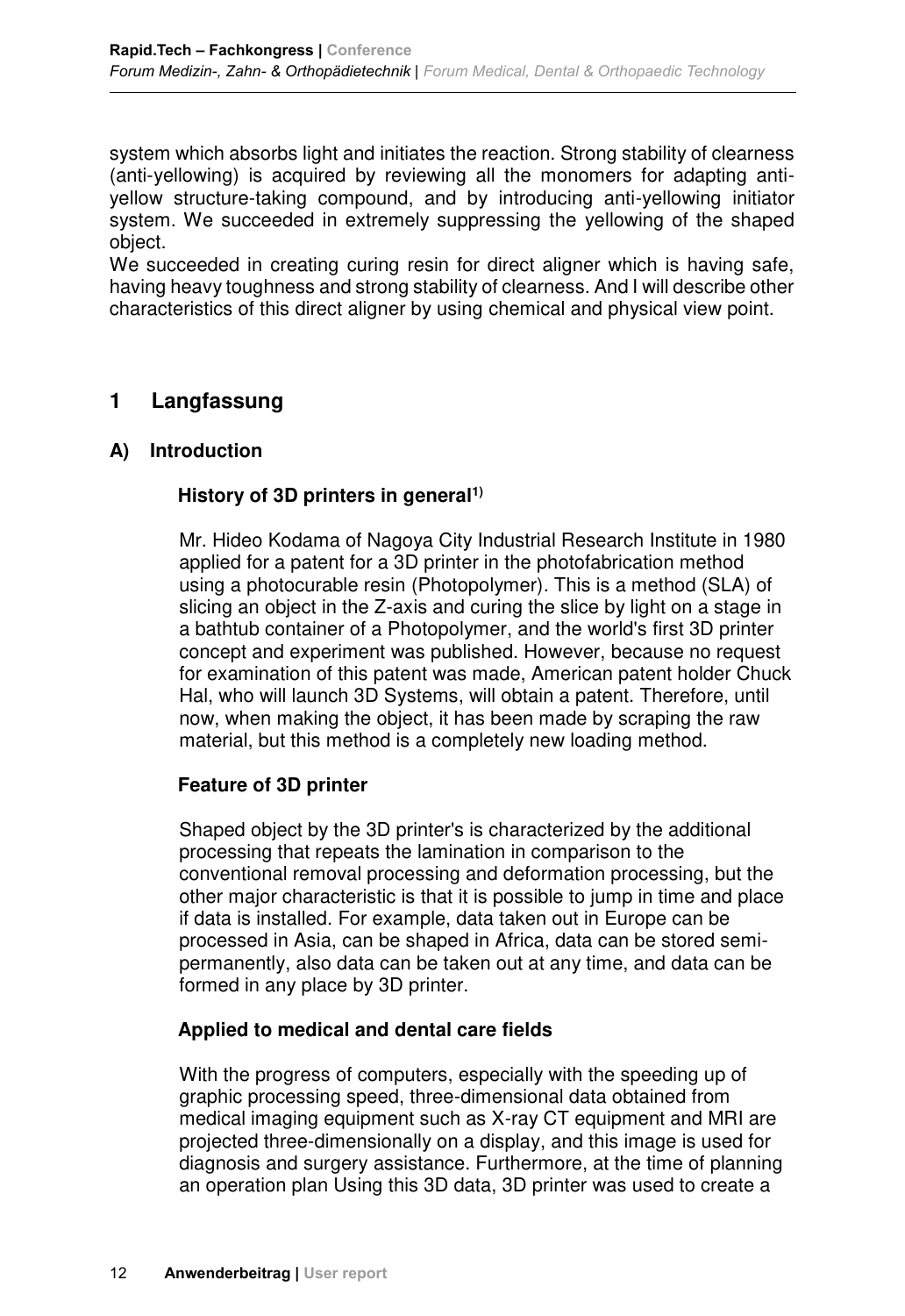# **Pulverpartikel-Design im Laser-Sintern: Materialoptimierung von technischem Kunststoffpulver**

**Rapid.Tech Fachkongress | Conference** 

**Powder particles design in laser sintering: Material optimization of technical plastic powder** 

Markus Piechotta<sup>1</sup>, Andreas Wegner<sup>1, 2</sup>, Timur Ünlü<sup>3</sup>, Gerd Witt<sup>1</sup> 1Lehrstuhl Fertigungstechnik, Universität Duisburg-Essen 2AM Polymer Research GmbH, Willich 3ROWAK AG, Zürich

# **Kurzfassung**

Im Kontext des Laser-Sinterns beschreibt das Pulverpartikel-Design die Materialoptimierung von Kunststoffpulverpartikeln mit spratziger oder kantiger Form. Die kantige Form von Kunststoffpartikeln wird durch den Herstellungsprozess der Vermahlung hervorgerufen. Die Vermahlung ist im Vergleich zur chemischen Fällung weniger komplex, ermöglicht jedoch nicht die prozessseitig geforderte Partikelgröße, -morphologie und -sphärizität einzelner Pulverpartikel. Durch spezielle mechanische Nachbehandlung können verbesserte Pulvermaterialeigenschaften erreicht werden. Diese Materialeigenschaften beeinflussen entscheidend die Fließeigenschaften des jeweiligen Pulvers, das Auftragsverhalten im Laser-Sinter-Prozess sowie die mechanischen Bauteileigenschaften.

In diesem Beitrag werden rheologische Ergebnisse von Kunststoffpulvermaterialien vorgestellt, die zeigen, in wie fern ein gemahlenes Ausgangsmaterial durch eine Anlage zum Pulverpartikel-Design für das Laser-Sintern verbessert werden kann. Die Resultate zeigen nach der Partikel-Abrundung positive Effekte wie z. B. Steigerungen der Schüttdichte bis zu 23 % und bessere Fließeigenschaften bei Polyamid 6 auf. Neben den klassischen Analysen zur Materialcharakterisierung wurden zusätzlich dynamische Pulver-Rotations-Analysen durch den "Revolution Powder Analyzer" durchgeführt. Die vorhandene Geräteausführung ist mit einem Heizmodul ausgestattet, das eine prozessnähere Erfassung von rheologischen Pulverparametern bei höheren Temperaturen ermöglicht.

# **Short Abstract**

In the context of laser sintering, the powder particle design describes the material optimization of plastic powder particles with a spattered or edged shape. The edged shape of plastic particles is caused by the manufacturing process of grinding. Compared to other manufacturing processes like chemical precipitation grinding is less complex but does not produce the particle size, morphology and sphericity of individual powder particles required by the process. Material properties can be improved by special mechanical post-treatment. These material properties decisively influence the flowability properties of the respective powder and influence the layering behaviour in the laser sintering process as well as the mechanical properties of generated parts.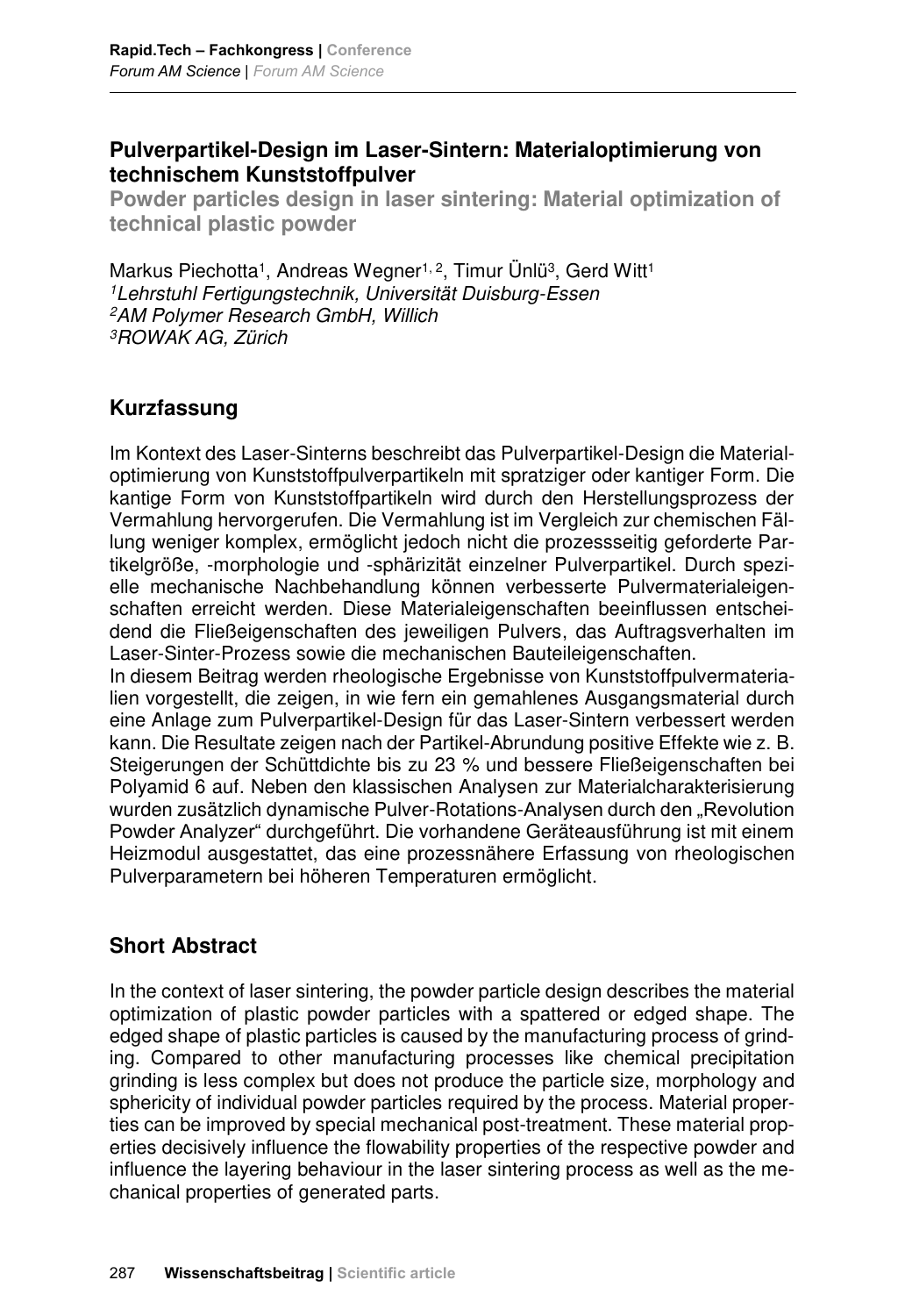In this paper, rheological results of plastic powder materials are presented, showing how far a source material can be optimized for laser sintering using a powder particle design machine. The results show positive effects after the rounding process i.e. increases in bulk density up to 23 % and better flowability properties for polyamide 6. In addition to classical analyses for material characterization, dynamic powder rotation analyses were executed by the "Revolution Powder Analyzer". The available device set up includes a heating module which enables process-related detection of rheological powder properties at higher temperatures.

# **Langfassung:**

# **1 Einleitung**

Kunststoffverarbeitende additive Fertigungsverfahren wie das pulverbettbasierte Laser-Sintern (LS) haben sich bereits in der Herstellung von Prototypen (Rapid Prototyping) und individualisierten Endprodukten (Rapid Manufacturing) industriell etabliert. LS differenziert sich, neben dem 3D-Printing, von allen anderen additiven Fertigungsverfahren dadurch, dass bei diesem Verfahren generell keine Stützstrukturen erforderlich sind und sich somit jegliche Konstruktions- und Fertigungsfreiheit bietet [1, 2]. Dies eröffnet ferner großes Potential in der Herstellung von bionischen Freiformen, welche in vielen produzierenden Branchen durch Kundenwünsche gefragt sind. Heutzutage werden diese Verfahren z. B. in der Produktion von Spezialteilen mit Leichtbaustrukturen für die Luft- und Raumfahrt oder Automobilindustrie angewendet [3, 4]. Im Zuge dessen steigen die Anforderungen, sowohl an die additiv gefertigten Produkte, als auch an die dafür benötigten Materialien [3, 5]. Die Überführung in die Serienproduktion von weiteren Produktfeldern erschwert derzeit noch vor allem die begrenzte Verfügbarkeit von Materialien, insbesondere im Bereich von LS-Polymerpulvern, mit prozessstabiler Verarbeitbarkeit [6, 7].

Dies kann auf das Vorhandensein einer Vielzahl unterschiedlicher Einflussgrößen beim LS und deren Wechselwirkungen zurückgeführt werden, welche Auswirkungen auf die robuste Prozessführung und Bauteilqualität haben [8]. In Bezug auf die Einflussgrößen sind generell zwei Hauptgruppen zu unterscheiden: Prozess- und Materialeigenschaften. Zu den wesentlichen Größen, die die Prozesseigenschaften beeinflussen, zählen die technischen Laserspezifikationen, Belichtungsparameter und -strategien, die thermischen Umgebungsbedingungen im Bauraum und die Bauteileigenschaften des schichtweisen zu produzierenden Produkts. [9] Auf diese Parameter wird im weiteren Verlauf nicht detaillierter eingegangen, da der Fokus dieses Beitrages auf dem LS-Pulvermaterial sowie dessen Verbesserung hinsichtlich der Fließfähigkeit mittels mechanischer Sphäroidisierung liegt. Die Materialeigenschaften werden in drei untergeordnete Kategorien unterteilt. Dazu zählen zum einen die thermischen Eigenschaften wie die Wärmeleitfähigkeit, -kapazität oder die Schmelzviskosität eines jeweiligen Thermoplasts. Zum anderen kommen optische Eigenschaften wie Absorption oder Reflexion in Betracht. Ferner stellt die Pulverbeschaffenheit, die durch die Herstellungsart, chemische Zusammensetzung, Feuchtigkeit, elektrostatische Aufladung, Schüttdichte und das Alterungsverhalten charakterisiert wird, einen bedeu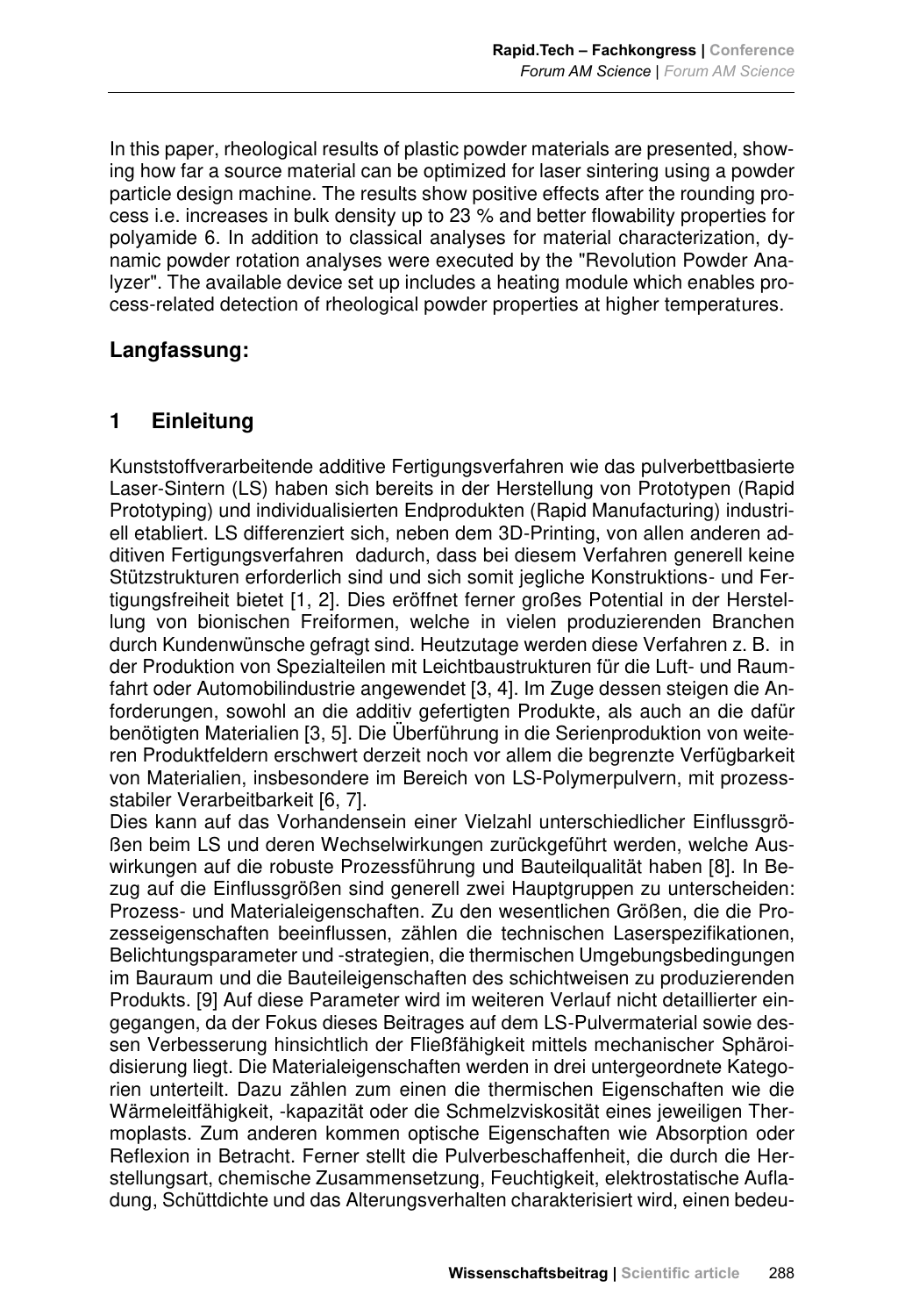tenden Einfluss auf die Verarbeitbarkeit dar. Daneben beeinflussen zusätzlich die Partikeleigenschaften bezüglich der Partikelgrößenverteilung, -form, -oberfläche und Korngröße das Materialverhalten. [9 bis 11] Die zuvor genannten Faktoren beeinflussen die Pulverfließfähigkeit, welche für die Applizierung bzw. einen homogenen Auftrag des Pulvermaterials beim LS von großer Relevanz ist [5, 7, 12]. Rietzel zufolge wird beim LS eine hohe Schüttdichte zur Erreichung einer hohen Festigkeit, Dichte und Maßhaltigkeit von gesinterten Bauteilen benötigt und sollte zugleich eine möglichst gute Fließfähigkeit der Pulver mit sich bringen. Dies ist allerdings ein Widerspruch hinsichtlich der Anforderungen, da bei vielen Pulvermaterialien die Fließfähigkeit anti-proportional zur Schüttdichte ist. [13]

**Rapid.Tech Fachkongress | Conference** 

Demzufolge besteht die Notwendigkeit, ein adäquates Verhältnis zwischen Pulverfließfähigkeit und Schüttdichte für ein jeweiliges LS-Pulvermaterial zu ermitteln. Derzeit ist die kommerzielle Verfügbarkeit von LS-Pulvermaterial mit den geforderten Eigenschaften noch relativ begrenzt und die Produktionsprozesse sind materialspezifisch aufgrund unzureichender Pulvereigenschaften immer noch nicht zuverlässig genug, um den industriellen Ansprüchen zu genügen. LS-Pulvermaterialien können durch verschiedene, chemische oder mechanische Verfahren hergestellt werden, z. B. durch direkte Polymerisation, chemisches Ausfällen [6, 14] oder Schmelzemulgierung [15]. Je nach Verfahren ist die Erzeugung von gut rieselfähigen Pulvern mit nahezu perfekt sphärischen Partikeln möglich. Andererseits sind diese Prozesse verfahrenstechnisch komplex und mit brennbaren und explosiven Lösemitteln verbunden, welche ein hohes Prozess-Know-how erfordern. [5, 13]

Zu den mechanischen Verfahren zählt das Nassmahlen oder kryogene Zermahlen [16]. Schmidt zeigt in [17] für verschiedene Materialien, dass mittels des Nassmahlens handelsübliche Polymergranulate in Mikropartikel-Pulver überführt werden können. Auf diese Weise erfolgt die Herstellung von Pulvermaterialien aus Polystyrol (PS), Polybutylenterephthalat (PBT), Polyoxymethylen (POM) und Polyetheretherketon (PEEK) und weitere hergestellt. Kryogenes Zermahlen ermöglicht ebenfalls die Produktion von Polymerpulvern, wobei das Granulat heruntergekühlt und im spröden Zustand zermahlen wird. Einige dieser Polymerpulver wurden bereits für den LS-Prozess auf ihre Verarbeitbarkeit hin untersucht [18]. Im Gegensatz zu chemischen Verfahren sind mechanische Verfahren mit einer geringeren Komplexität verbunden und ermöglichen zudem die Pulverherstellung von nahezu allen Polymeren. Gemahlene Polymerpulver sind durch scharfkantige und nicht-sphärische Mikropartikel gekennzeichnet. Diese weisen eine geringe Fließfähigkeit auf und führen zu einem instabilen Auftragsverhalten während des LS-Prozesses [5, 17]. Aufgrund dessen werden zur Verbesserung der Fließfähigkeit sowie Verarbeitbarkeit auf LS-Anlagen Rieselhilfen als Additive zu den gemahlenen LS-Pulvermaterialien hinzugefügt [13].

Neben dem Einsatz von Rieselhilfen besteht ferner die Möglichkeit, die Fließfähigkeit von LS-Pulvern durch Sphäroidisierung zu verbessern. Das Thema der Pulverpartikelmodifikation mittels Sphäroidisierung bzw. Ab- oder Verrundung gewinnt zunehmend in der LS-Branche an Bedeutung [19 bis 23]. Diesbezüglich existieren Verfahrensmöglichkeiten, durch die sphärische Teilchen aus nichtsphärischen Primärteilchen erzeugt werden können. Derartige Modifikationsmöglichkeiten des Pulverpartikel-Designs zur Sphäroidisierung von gemahlenen Polymerpulverpartikeln werden im folgenden Kapitel thematisiert.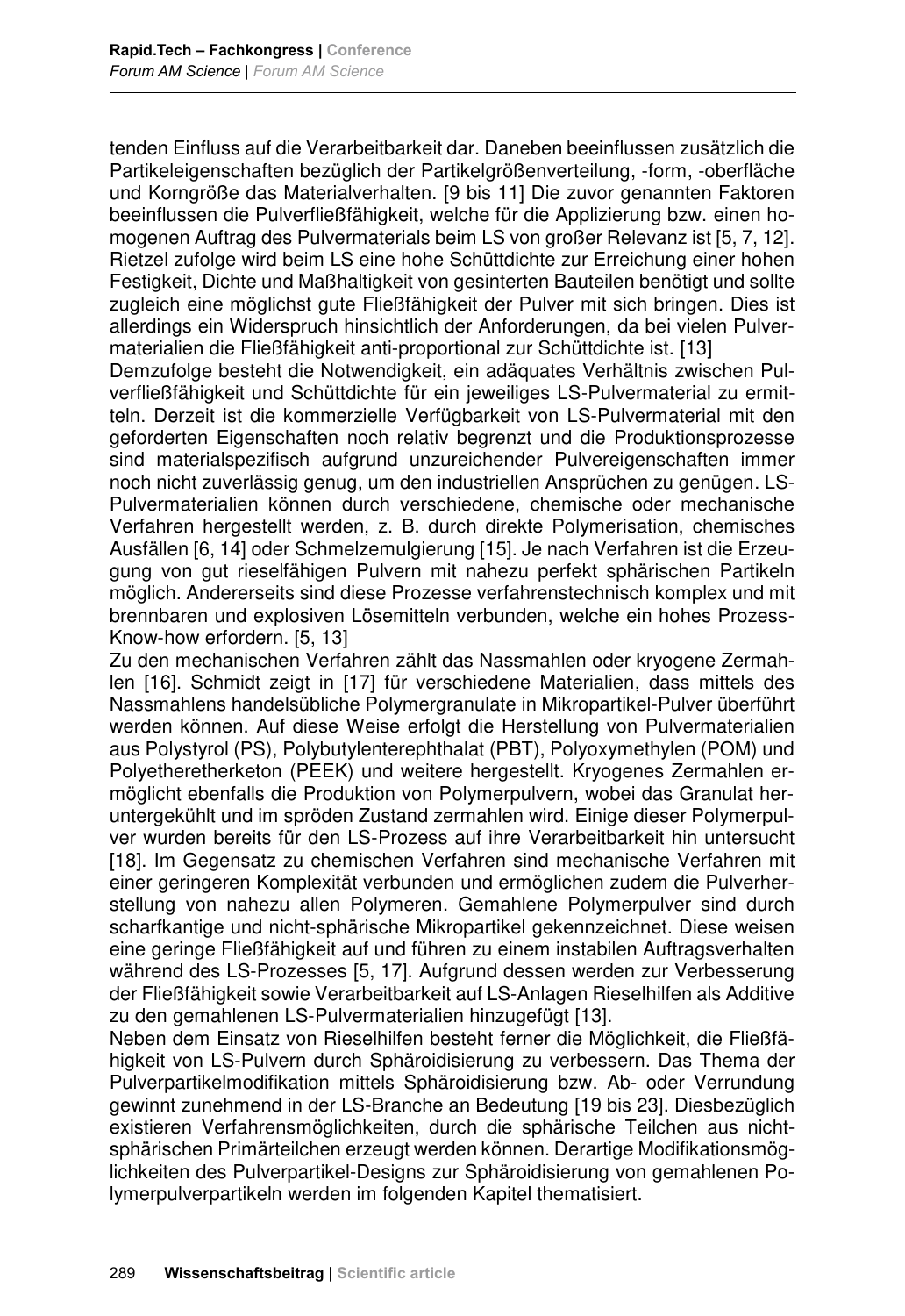**Rapid.Tech Fachkongress | Conference** 

# **Anwendersicherheit beim Laser-Strahlschmelzen von Metallpulvern im Rahmen der VDI-Richtlinie 3405**

**User Safety of Laser Beam Melting of Metal Powder within VDI 3405** 

<u>Christian Bay</u>1, Alexander Mahr<sup>2</sup>

1 Universität Bayreuth *–* Lehrstuhl Umweltgerechte Produktionstechnik

2 Fraunhofer-Institut für Produktionstechnik und Automatisierung (IPA)

# **1 Kurzfassung**

Bei der Anwendung des additiven Fertigungsverfahrens Laser-Strahlschmelzen (LBM) entspricht die Anwendersicherheit aufgrund der Unsicherheit über die Relevanz der Anwendbarkeit geltender Vorschriften und Richtlinien keinen industriellen Standards. Der Fachausschuss "FA 105.6 Additive Manufacturing -Sicherheit beim Betrieb additiver Fertigungsanlagen" befasst sich mit einem einheitlichen Vorgehen, um den sicheren Betrieb der additiven Fertigungsanlagen zu gewährleisten. Dazu wurde die VDI 3405 Blatt 6.1 "Additive Fertigungsverfahren; Anwendersicherheit beim Betrieb der Fertigungsanlagen; Laser-Strahlschmelzen von Metallpulvern" entwickelt. In dieser werden relevante technische Regeln, Vorschriften und Gesetze zusammengestellt und Handlungsempfehlungen gegeben, wie diese bei den unterschiedlichen Arbeitsschritten des LBM praktisch umgesetzt werden können.

Für eine Implementierung und dem sicheren Betrieb von LBM-Anlagen müssen diese Handlungsempfehlungen konkretisiert sowie auf die vor allem baulichen und technischen Rahmenbedingungen und Gegebenheiten des Anwenders adaptiert werden.

Aufbauend auf einer ganzheitlichen Bewertung der LBM-Prozesskette wurden an der Universität Bayreuth anlagen- und werkstoffspezifische Konzepte zur Pulverhandhabung entwickelt und bewertet. Der Fokus liegt auf der anwendersicheren Handhabung des reaktiven Werkstoffs Ti6AlV4 aufgrund seiner hohen spezifischen Festigkeit. Hierfür wurde eine Umsetzungsstrategie erarbeitet und eine Laborumgebung aufgebaut. Basierend auf den Erkenntnissen wurde ein praxisorientiertes Vorgehen zur anwendersicheren Umsetzung der LBM-Prozesskette, insbesondere für die Pulverhandhabung von reaktiven Pulvermaterialien, abgeleitet. Dabei werden sowohl die geltenden Vorschriften und Richtlinien berücksichtigt als auch die einzelnen Arbeitsschritte der LBM-Prozesskette durch eine entsprechende Arbeitsplatzgestaltung erleichtert sowie die Produktivität gesteigert.

# **2 Short Abstract**

In the application of the additive manufacturing process laser beam melting (LBM), user safety does not meet industrial standards due to a lack of knowledge and relevance of the applicability of existing regulations and guidelines. The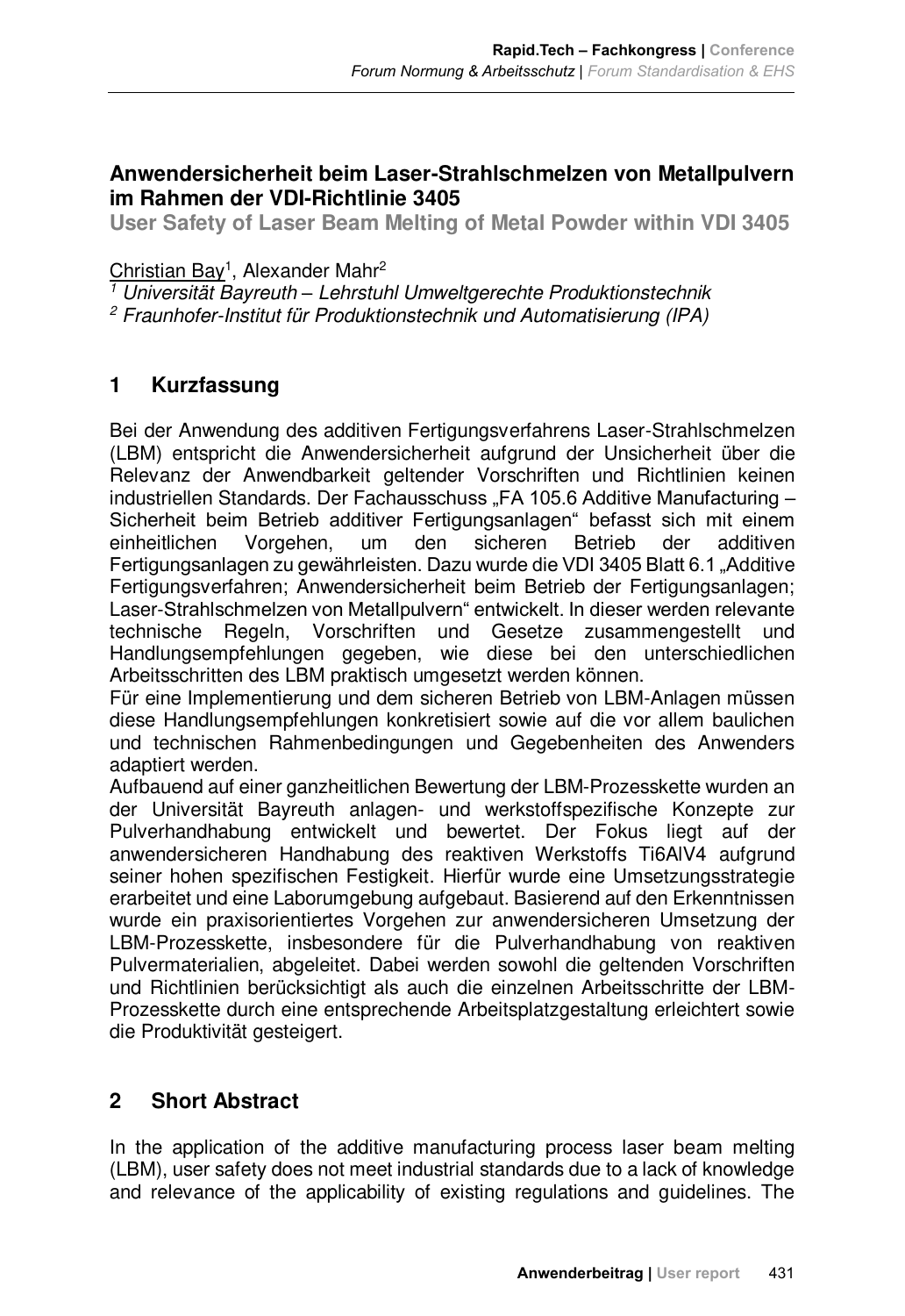technical committee "FA 105.6 Additive Manufacturing – Safety during operation of additive manufacturing facilities" deals with a uniform procedure to ensure the safe operation of additive manufacturing facilities. VDI 3405 Sheet 6.1 "Additive manufacturing processes; user safety during operation of manufacturing facilities; laser beam melting of metal powders" has been founded for this purpose. The guidelines will comply relevant technical rules, regulations and laws such as give recommendations as to how these can be practically implemented in the various operational steps of laser beam melting.

**Rapid.Tech Fachkongress | Conference** 

These recommendations must be specified and adapted to the structural and technical framework conditions of the user. Based on a holistic evaluation of the process chain of laser beam melting, facility- and material-specific concepts for powder handling were developed and evaluated at Bayreuth University. Thereby the focus is on the user-safe handling of the reactive material Ti6AlV4. For this purpose, an implementation strategy has been developed, implemented and validated in a laboratory environment. Based on the validation, a practiceoriented procedure was derived for the user-friendly implementation of the LBM process, in particular for the powder handling of reactive powder materials.

# **3 Langfassung**

# **3.1 Einleitung**

Mit der Weiterentwicklung additiver Fertigungsverfahren steigt auch die Relevanz der Arbeitssicherheit in diesem Kontext an. Dieser Trend zeigt sich in der nachfolgenden Abbildung 1, die den Verlauf der Beliebtheit der Suchbegriffe "Additive Manufacturing" und "Safety 3D Printing" für die Jahre 2004–2019 bei der Internet-Suchmaschine Google<sup>1</sup> aufzeigt.

Bei der Anwendung jedes additiven Fertigungsverfahrens gilt es, die materialund verfahrensspezifischen Gefährdungen zu beachten. Insbesondere dies stellt einen kritischen Erfolgsfaktor zur Industrialisierung der additiven Fertigungsverfahren dar. Dies reicht von erhöhten Arbeitsplatzkonzentrationen flüchtiger und gesundheitsschädlicher Gase beim Strangablegeverfahren (Fused Layer Modeling, FLM) bis zu erhöhten Brand- und Explosionsgefährdungen beim Laser-Strahlschmelzen von metallischen Werkstoffen (Laser Beam Melting, LBM) [2]. Im Folgenden wird die Anwendersicherheit beim LBM fokussiert.

l <sup>1</sup> Die Daten sind normiert und werden auf einer Ordinate von 0 bis 100 angezeigt.